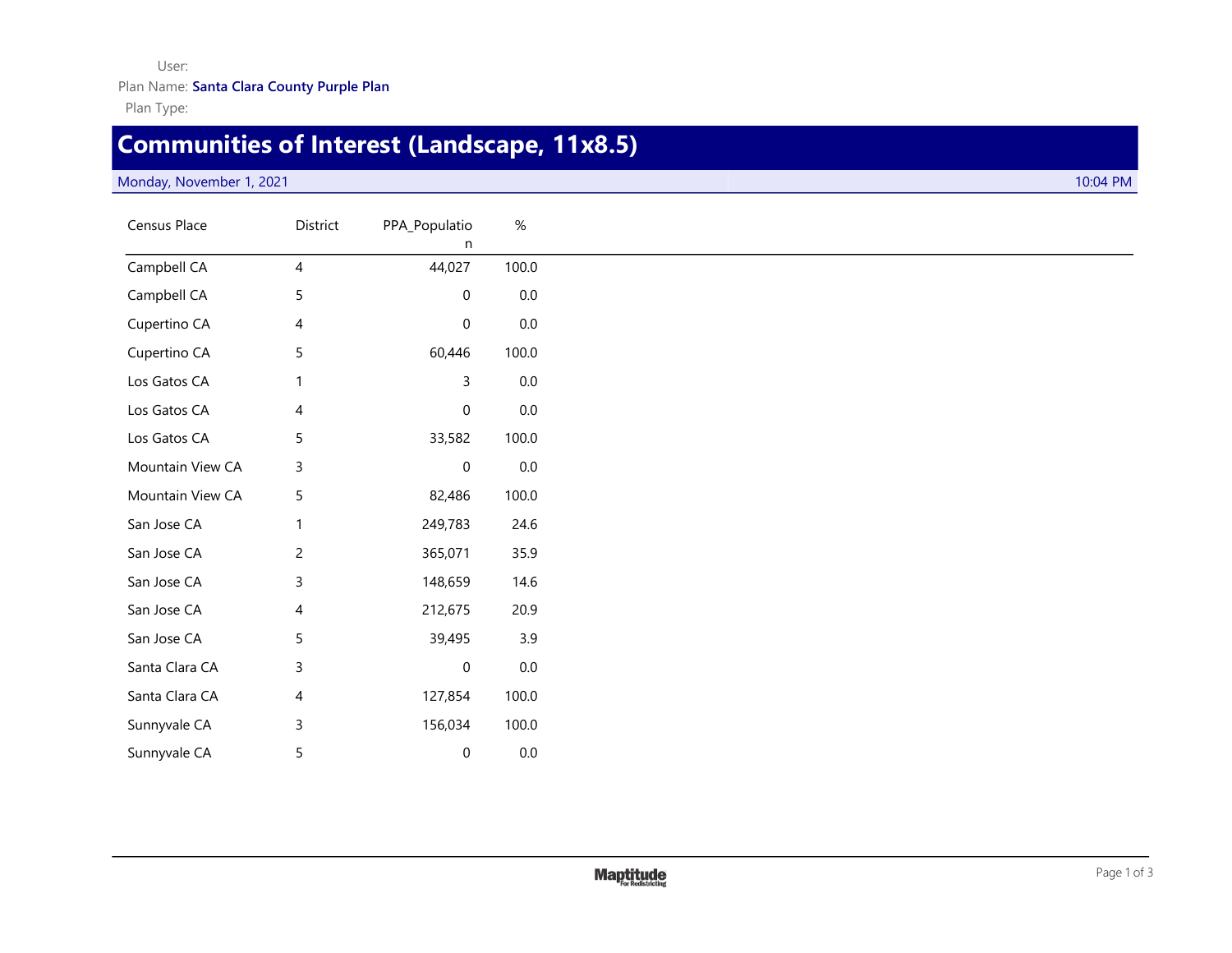Plan

| <b>Census Place</b>      | -- Listed by District |         |
|--------------------------|-----------------------|---------|
|                          | PPA_Populatio         | $\%$    |
|                          | n                     |         |
| Los Gatos CA (part)      | $\mathsf 3$           | $0.0\,$ |
| San Jose CA (part)       | 249,783               | 24.6    |
| <b>District 1 Totals</b> | 364,556               |         |
| San Jose CA (part)       | 365,071               | 35.9    |
| <b>District 2 Totals</b> | 383,973               |         |
| Mountain View CA (part)  | $\mathsf{O}\xspace$   | $0.0\,$ |
| San Jose CA (part)       | 148,659               | 14.6    |
| Santa Clara CA (part)    | 0                     | $0.0\,$ |
| <b>District 3 Totals</b> | 385,086               |         |
| Cupertino CA (part)      | 0                     | 0.0     |
| Los Gatos CA (part)      | $\mathbf 0$           | $0.0\,$ |
| San Jose CA (part)       | 212,675               | 20.9    |
| <b>District 4 Totals</b> | 394,224               |         |
| Campbell CA (part)       | $\boldsymbol{0}$      | $0.0\,$ |
| San Jose CA (part)       | 39,495                | 3.9     |
| Sunnyvale CA (part)      | $\pmb{0}$             | $0.0\,$ |
| <b>District 5 Totals</b> | 384,058               |         |